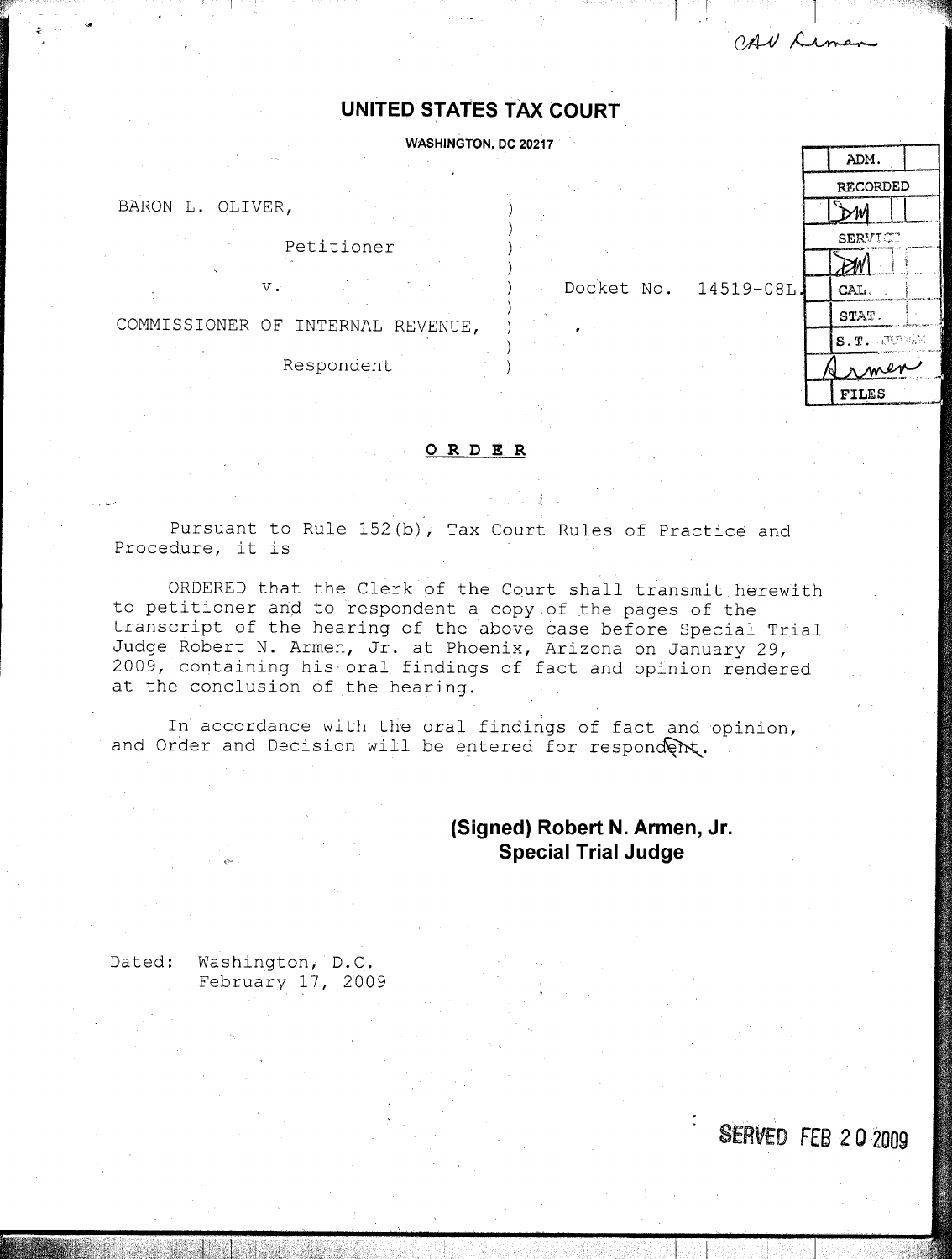1 Bench Opinion Thursday, January 29, 2009 2 By Special Trial Judge Robert N. Armen, Jr. 3 Oliver v. Commissioner (Docket No. 14519-08L  $4$ THE COURT: The Court has decided to render oral 5 findings of fact and opinion in this case and the 6 following represents the Court's oral findings of fact 7 and opinion .

8 This proceeding was heard as a regular case 9 pursuant to the provisions of Section 7443A(b)(4) of **10 the Internal Revenue Code of 1986, as amended, and** 11 Rules 180, 181, and 182 of the Tax Court Rules of **12 Practice and Procedure .**

**13 13** This bench opinion is made pursuant to the 14 authority granted by Section 7459(b) of the Internal **15 Revenue Code of 1986,** asamended, **and Rule 152 of the 16 Tax Court Rules of Practice and Procedure .**

**17 Hereinafter** in **this bench opinion, and unless** 18 otherwise indicated, all section numbers refer to the 19 Internal Revenue Code of 1986, as amended, and all 20 rule numbers refer to the Tax Court Rules of Practice **21 and Procedure .**

**22 Baron L**. **Oliver appeared on his own behalf . 23 Ric D** . **Hulshoff appeared on behalf of Respondent .**

**24 This case is` before the Court on** 25 Petitioner's Motion For Summary Judgment, filed

> **Heritage Reporting Corporation (202) 628-4888**

3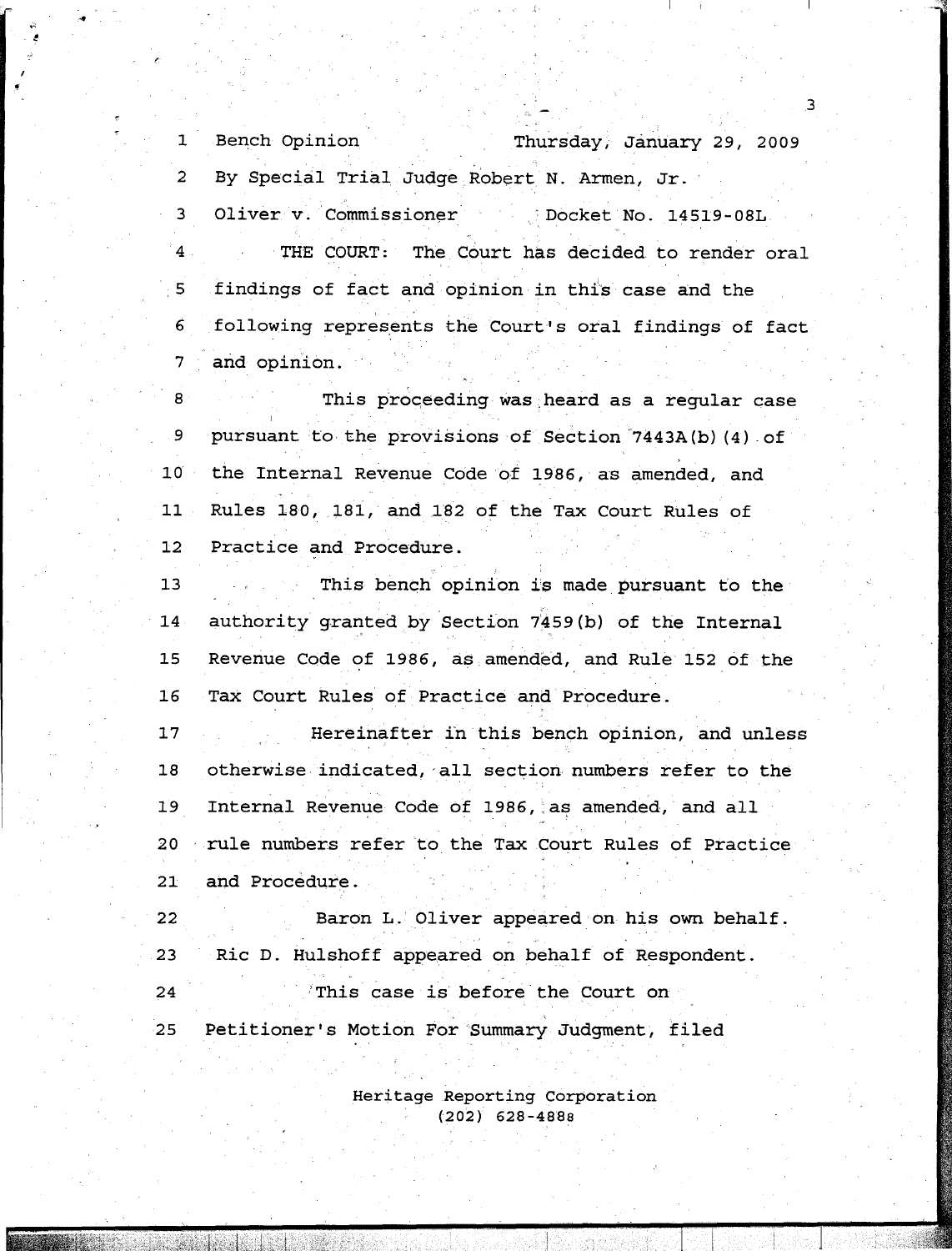1 October 28, **2008,** pursuant to Rule 121, and 2 Respondent's Cross-Motion For. Summary Judgment, filed 3 January 21, 2009, also pursuant to Rule 121. 4 This is a collection review case involving 5 the filing of a Notice of Federal Tax Lien for the 6 taxable year 1999. As discussed in detail below, we 7 shall deny Petitioner's motion and grant Respondent's 8 cross-motion . The record may be summarized as follows: 9 10 Petitioner resided in the State of Arizona at the time 11 that the Petition was filed with the Court. 12 Petitioner's Liability: Notwithstanding an 13 extension of time to file, petitioner failed to file 14 timely a federal income tax return for 1999. 15 Accordingly, Respondent instituted "Substitute for 16 Return" procedures and ultimately sent Petitioner a 17 Notice of Deficiency. See Section 6212. Petitioner 18 did not commence an action for redetermination of 19 deficiency in this Court. See Section 6213(a). 20 Consequently, Respondent **assessed** the determined 21 deficiency, together with statutory interest and 22 applicable additions. Contemporaneously therewith, 23 Respondent **sent** Petitioner a "Statutory Notice of **24** Balance **Due", i .e .,** Notice and 'Demand for Payment . 25 See Section 6303(a) . Petitioner did not pay the

4

Heritage Reporting, Corporation (202) 628-4888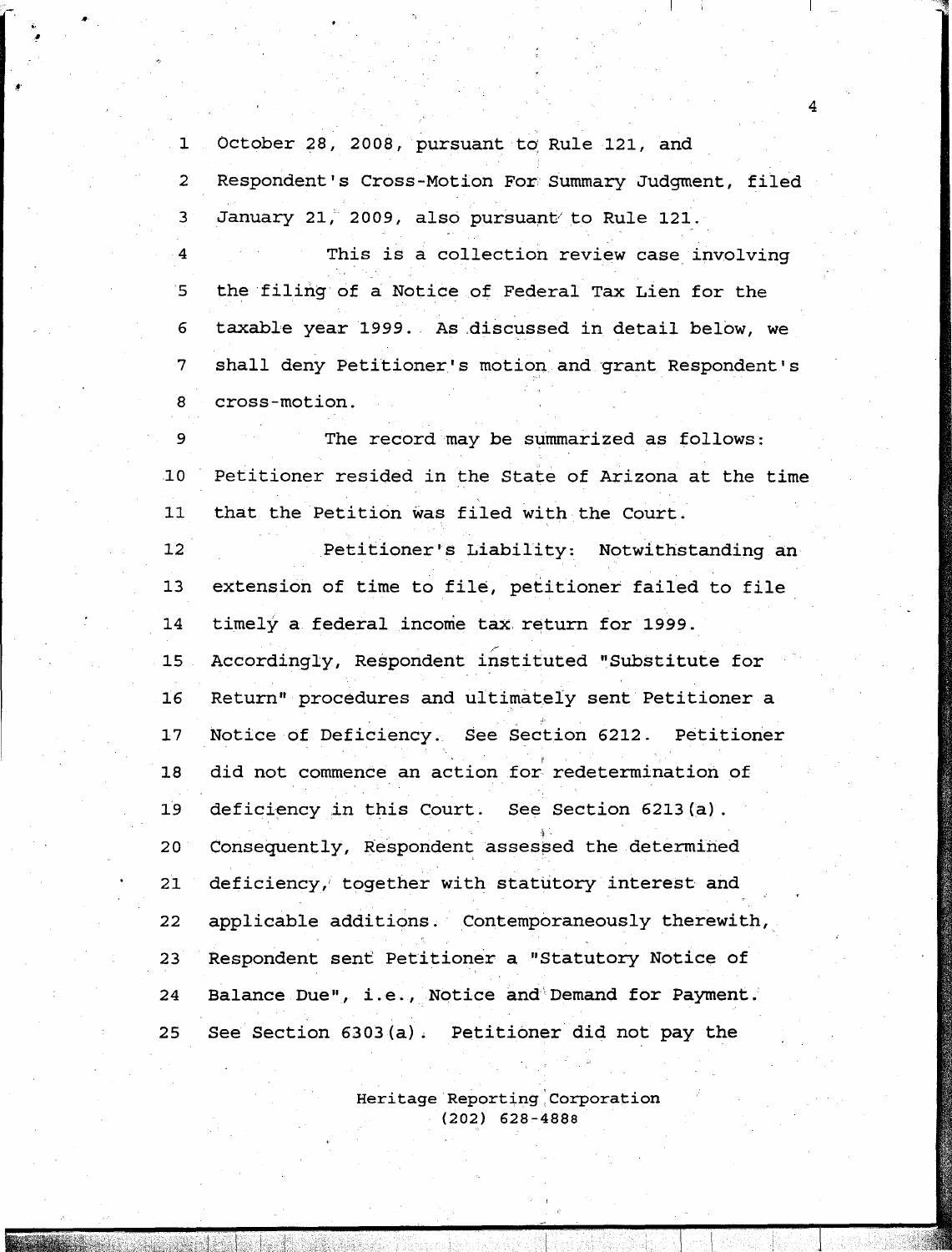1 amount owing .

| $\overline{2}$  | Federal Tax Lien: In January 2007,                     |
|-----------------|--------------------------------------------------------|
| 3               | Respondent filed a Notice of Federal Tax Lien, see     |
| 4               | Section 6323, with the County Recorder of Maricopa     |
| 5               | County in Phoenix, Arizona, reflecting Petitioner's    |
| 6               | outstanding liability, which at that time totaled      |
| $7\overline{ }$ | \$16,622.59. Respondent also sent Petitioner a Notice  |
| 8               | of Federal Tax Lien filing. See Section 6320(a).       |
| 9 <sub>1</sub>  | Petitioner timely filed with Respondent a Form 12153,  |
| 10 <sub>1</sub> | Request for a Due Process Hearing. See Section         |
| 11              | $6320(a)$ (3) (B), (b) (1).                            |
| $12^{\circ}$    | Administrative Hearing and Determination:              |
| 13 <sub>1</sub> | During the course of the administrative hearing,       |
| 14              | Petitioner alleged that he had not actually received a |
| 15              | copy of the Notice of Deficiency. Respondent's         |
| 16              | settlement officer was unable to negate that           |
| 17              | allegation and so allowed Petitioner to challenge the  |
| 18              | amount of his assessed liability. See Sections         |
| 19              | $6320(c)$ , $6330(c)$ (2) (B).                         |
| 20              | Petitioner challenged his liability by                 |
| 21              | filing, in or about January 2008, a federal income tax |
| 22              | return (Form 1040) for 1999. On the return, which      |
| 23              | Petitioner filed jointly with his spouse, Micka,       |
| 24              | Petitioner reported a liability in an amount nearly    |
| $25^{\circ}$    | half of the amount originally determined by Respondent |

 $5 \overline{5}$ 

Heritage Reporting ; Corporation **(202) 628-4888**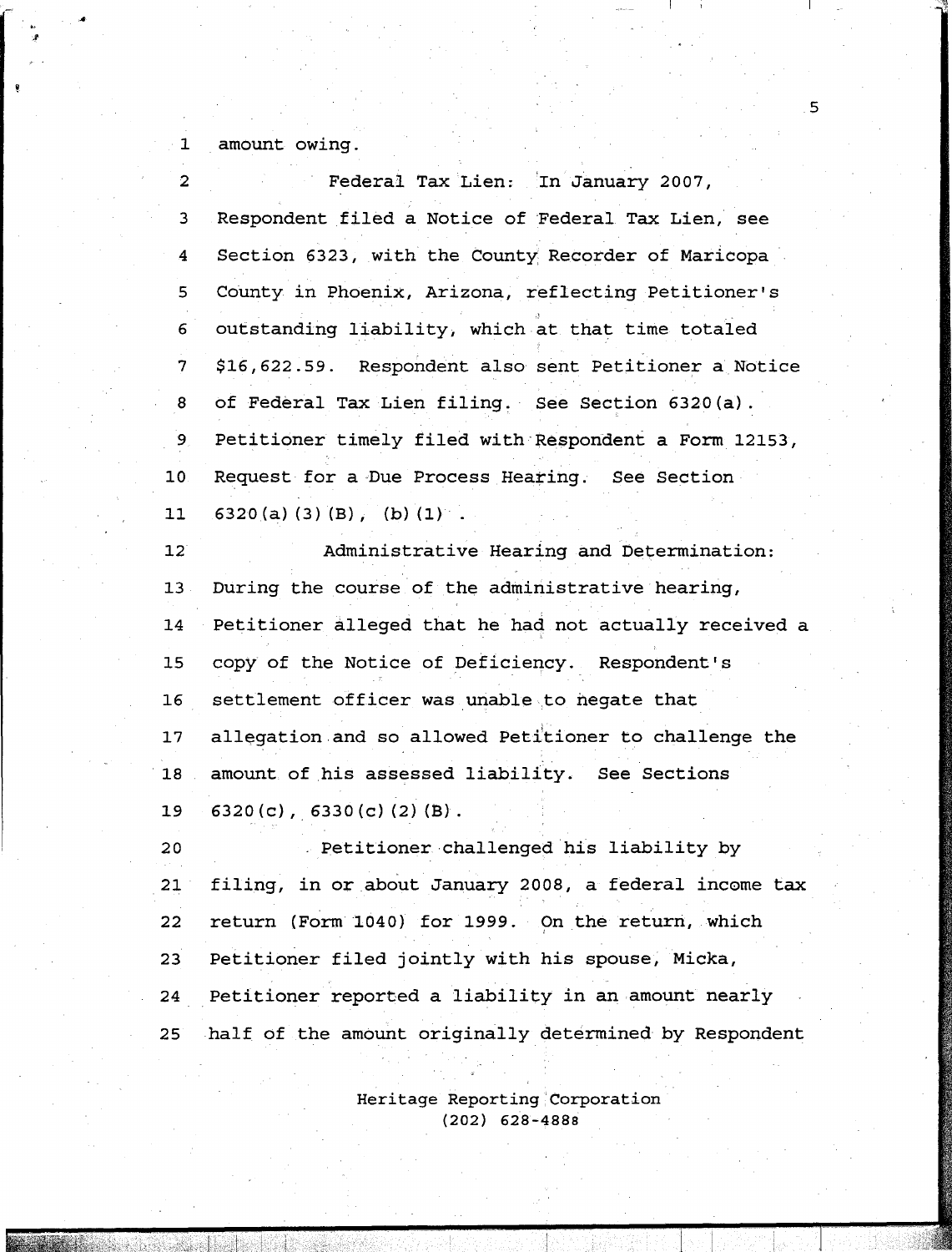$\mathbf{1}$ in the Notice of Deficiency . However, Petitioner did  $\overline{2}$ not full pay the self-reported amount .

3 Petitioner's late-filed return was accepted by Respondent, and the settlement officer determined 4  $.5$ that the outstanding **assessment** should be abated to 6 reflect Petitioner's self-reported liability. Steps 7 were taken to accomplish this task, but before those steps were completed, Respondent's Office of Appeals 8 sent Petitioner a notice of determination in May 2008 . 9 10 The Notice of Determination made clear that 11 Petitioner's late-filed return had been accepted by 12 Respondent and that the outstanding-assessment would 13 be abated consistent with Petitioner's self-reported 14 liability. In the absence of a collection 15 alternative, the Notice of Determination also 16 determined that the federal tax lien would not be 17 withdrawn and that it would only be released upon 18 payment of Petitioner's outstanding liability, as 19 abated .

20 Upon receipt of the Notice of . Determination, 21 Petitioner commenced an action; in this Court. See 22 Section 6330(d) (1).

23 Judicial Proceeding : The abatement promised 24 by the settlement officer was, in fact, effected, and 25 Respondent's records were revised to reflect

> Heritage Reporting` Corporation (202) 628-4888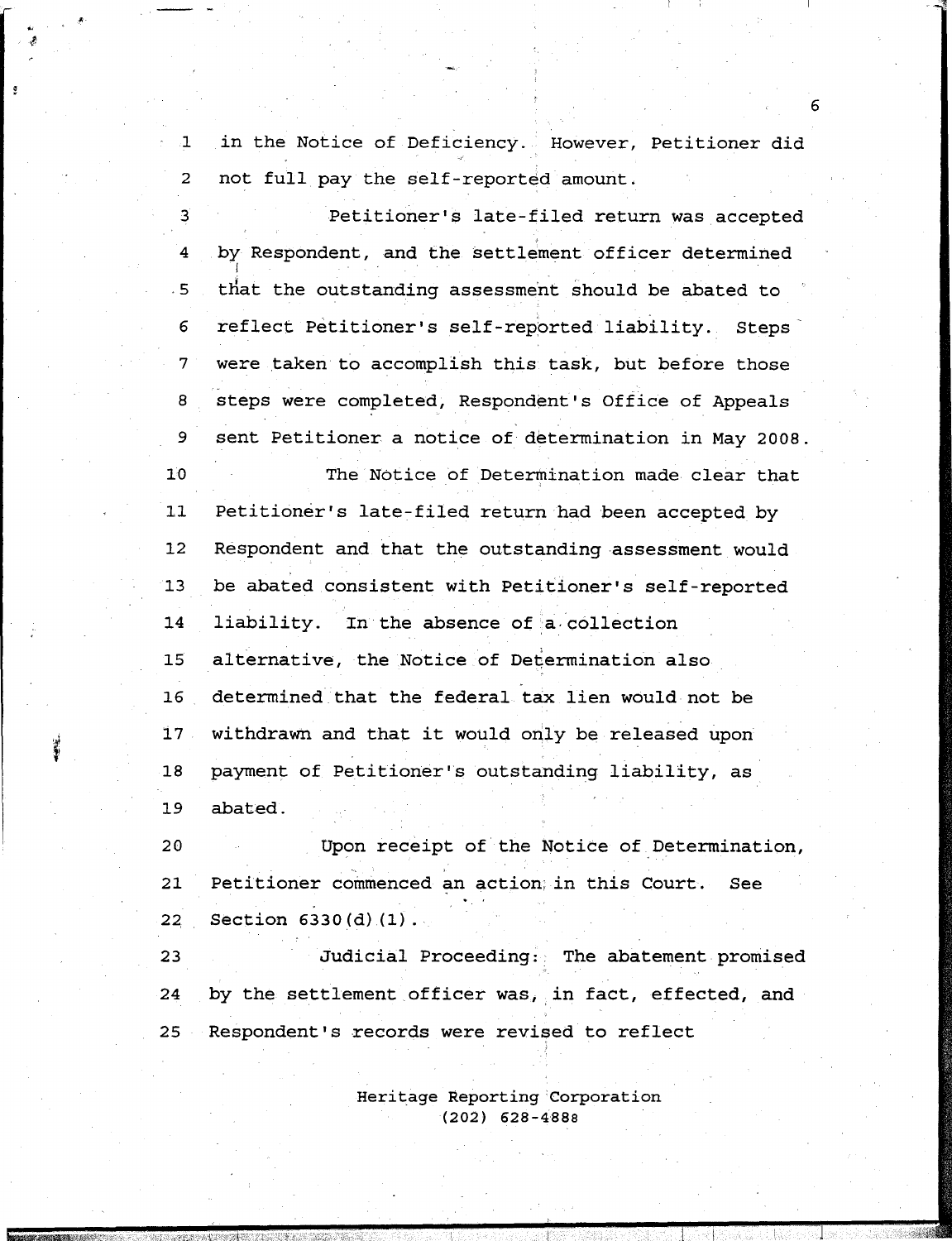1 Petitioner's tax liability consistent with his late-2 filed return. However, Petitioner's self-reported 3 liability remains unsatisfied. Nevertheless, 4 Petitioner filed his Motion For Summary Judgment, complaining that Respondent had failed to release or 5.  $6<sup>1</sup>$ withdraw the federal tax lien. Respondent's Cross-7 Motion for Summary Judgment then followed. The, 8 parties' motions were argued to the Court in Phoenix, 9 Arizona,-on-January-26, **2009 . <sup>1</sup>**

10 Summary judgment is intended to expedite 11 litigation and avoid unnecessary and expensive trials . 12 Florida Peach Corp. v. Commissioner, 90 T.C. 678, 681 13 (1988) . Summary judgment may be granted with respect 14 to all or any part of the legal issues in controversy 15 "if the pleadings, answers to interrogatories, 16 depositions, admissions, and any other acceptable 17 materials, together with the affidavits, if any, show 18 that there is no genuine issue as to any material fact 19 and that a decision may be rendered as a matter of 20 law." Rule 121(a) and (b); Sundstrand Corp. v. 21 Commissioner , 98 T .C . 518, 52 **<sup>0</sup>'** (1992), affirmed 17 22 F.3d 965<sup>6</sup> (7th Cir. 1994).

23 Upon review of the record, we conclude that 24 there are no genuine issues of material fact and that 25 Respondent is entitled to judgment as a matter of law.

> Heritage Reporting, Corporation **(202) 628-4888**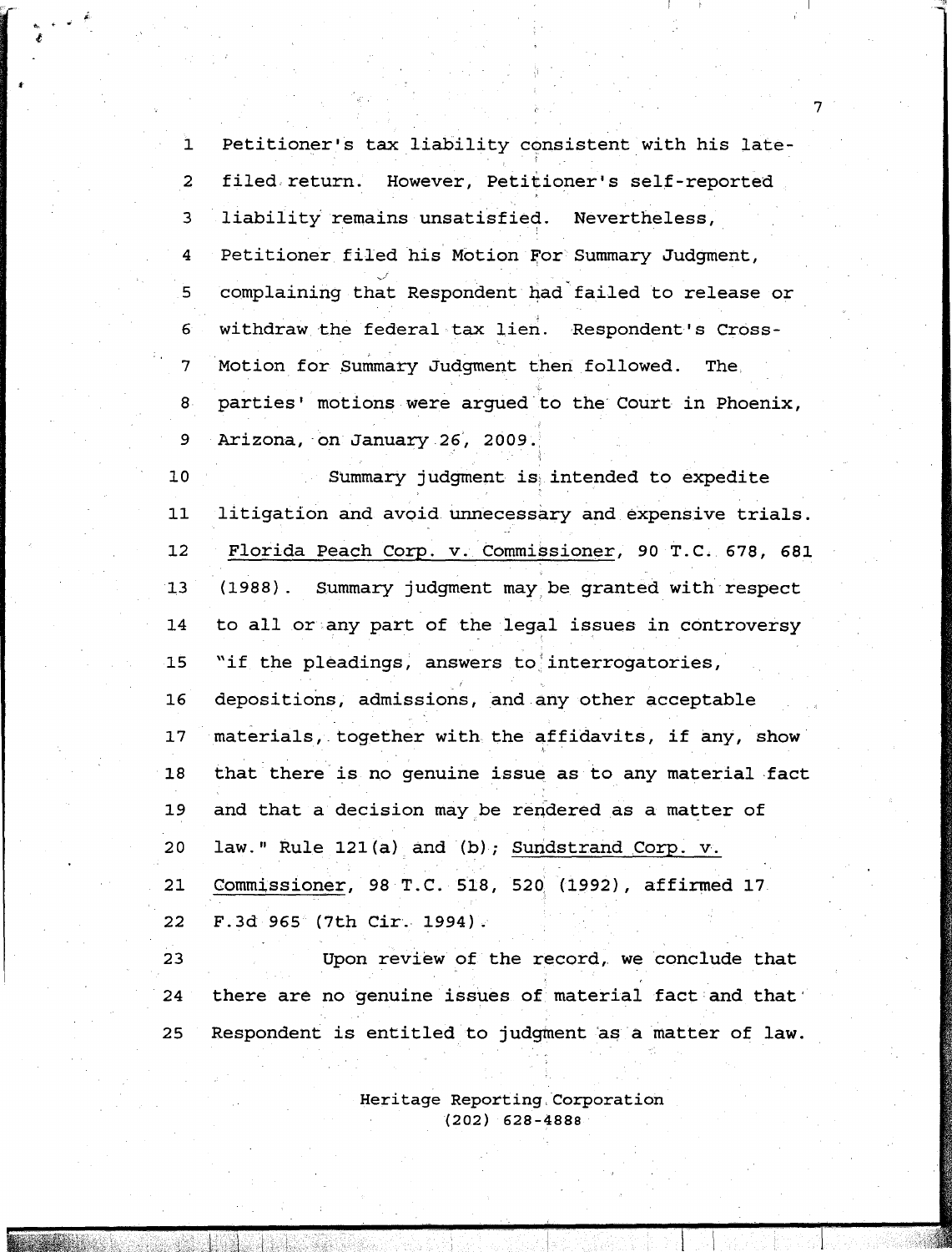Section 6321 imposes a lien in favor of the 2 United States on all property and rights to property. 3 of a person when demand for payment of that person' s 4 liability for taxes has been made and the person fails 5 to pay those taxes. The lien arises when the assessment is made. Section 6322. Section 6323(a) 6 7 requires the secretary to'file notice of federal tax 8 lien if such lien is to be valid against any purchaser, holder of a security interest, mechanic's 9 **10 lienor** , **or judgment lien creditor . Behlinq** v .- 11 **Commissioner** , **118 T** . **C .572, 575** ( **2002** ) . Thus, a lien 12 is nothing other than a security device that assures 13 the Government of its priority over other possible 14 creditors. Elliott, Federal Tax Collections, Liens, 15 and Levies, paragraph 9.05 (2d edition 2005). Unlike 16 a levy, alien does not deprive a taxpayer of 17 property. Id.; see also United States v. Whiting 18 Pools, Inc., 462 U.S. 198, 210-211 (1983). 19 In the'instant **case ;** Respondent is not 20 obliged to release the federal tax lien, and thereby 21 relinquish his priority vis-à-vis other potential 22 creditors of Petitioner, given the fact that 23 Petitioner's self-reported liability **remains** 24 unsatisfied. See Section 6325(a)(1). Nor is there 25 anything in the record to suggest that withdrawal of

> Heritage Reporting Corporation **(202) 628-4888**

 $\mathbb{Z}_{\mathbb{C}}$  ,  $\mathbb{Z}_{\mathbb{C}}$ 

**8**